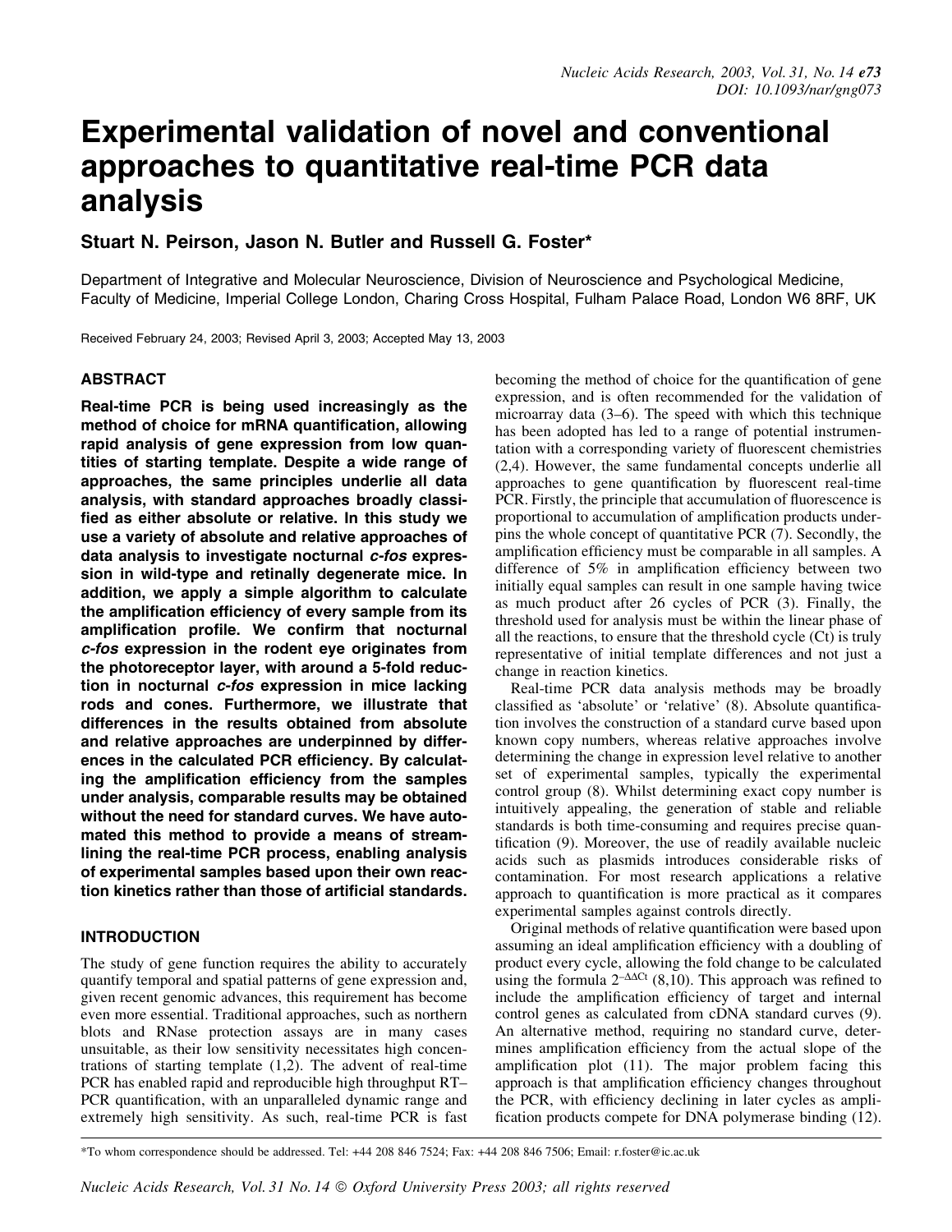We have developed a simple algorithm for calculating the amplification efficiency from every sample within a real-time PCR assay and have furthermore automated this calculation to allow rapid data analysis and calculation of the sources of assay variability. To test the validity of this novel method against conventional absolute and relative approaches to quantitative real-time PCR we compared the ocular expression of the immediate early gene c-fos in wild-type and retinally degenerate rd/rd cl animals (13,14). In darkness, retinal photoreceptors are the major source of ocular c-fos expression  $(15,16)$  and the loss of photoreceptors in the *rd/rd cl* retina would therefore be expected to result in a major attenuation of nocturnal c-fos expression. Standard curves were included in the assay to allow a comparison of five different approaches to real-time PCR data analysis: (i) using plasmid DNA standard curves to determine copy numbers; (ii) cDNA standard curves; (iii) the  $2-\Delta\Delta Ct$  method and a novel approach deriving amplification efficiency from amplification plots, applied as either (iv) mean amplification efficiency or  $(v)$  as individual corrections.

#### MATERIALS AND METHODS

## Tissue preparation, RNA extraction and reverse transcription

Wild-type and *rd/rd cl* mice  $(n = 4$  each) were housed under a 12:12 h light:dark cycle for 3 weeks and killed at zeitgeber time 14 (2 h after lights off) according to Schedule 1 of the Animals (Scientific Research) Act. Eyes were enucleated in darkness using an infrared viewer and immediately placed in 0.5 ml of RNAlater<sup>™</sup> (Ambion). Paired whole eyes were homogenised in 0.5 ml of TriReagent (Sigma Aldrich) using Fastprep tubes in a FastPrep FP 120 (Q-Biogene). Total RNA was then extracted in TriReagent according to the manufacturer's instructions. RNA was resuspended at  $60^{\circ}$ C in 20 µl of RNA Secure (Ambion). RNA concentration was determined by spectrophotometry using an Eppendorf Biophotometer. An aliquot of 1  $\mu$ g of total RNA was then treated with 2 U RNasefree DNase (Sigma Aldrich) for 30 min at 37°C to remove any traces of genomic DNA. DNase-treated RNA was reverse transcribed with random decamers using a RetroScript kit (Ambion), according to the manufacturer's instructions. Once synthesised, cDNA fidelity was tested by PCR and samples were then stored at  $-20^{\circ}$ C.

## Real-time PCR assay

Primers for  $c$ -fos and  $\beta$ -actin were designed using MacVector software (Accelrys, UK) and tested to ensure amplification of single discrete bands with no primer-dimers. Primer sequences were as follows: c-fos forward, 5'-ATCGGCAGAAGGG-GCAAAGTAG-3'; c-fos reverse, 5'-GCAACGCAGACTT-CTCATCTTCAAG-3' (174 bp product, spanning a 522 bp intron); β-actin forward, 5'-ACCAACTGGGACGATAT-GGAGAAGA-3'; β-actin reverse, 5'-CGCACGATTTCCC-TCTCAGC-3' (403 bp product). All primers were synthesised by Sigma Genosys. PCR products for  $c$ -fos and  $\beta$ -actin were ligated into pGEM-T Easy vector (Promega) and transformed in  $DH5\alpha$  competent cells (Invitrogen). Minipreps of isolated plasmid DNA were then prepared (Promega). Before use, plasmid concentration was determined by spectrophotometry using an Eppendorf BioPhotometer and serial dilutions were performed to give final concentrations between  $10^2$  and  $10^5$  $(c-fos)$  or  $10<sup>3</sup>$  and  $10<sup>6</sup>$  ( $\beta$ -actin) copies. Standard curves of cDNA were composed of three 10-fold dilutions of wild-type ocular cDNA. Real-time PCR was conducted using Sybr Green I Mastermix (Applied Biosystems) using an ABI PRISM<sup>TM</sup> 7700 Sequence Detection System. Each reaction was run in triplicate and contained  $1 \mu l$  of cDNA template along with 300 ( $c$ -fos) or 50 ( $\beta$ -actin) nM primers in a final reaction volume of 25  $\mu$ l. Cycling parameters were 95 $\degree$ C for 10 min to activate DNA polymerase, then 40 cycles of 95°C for 15 s and 60 $\degree$ C for 1 min, with a final recording step of 78 $\degree$ C for 20 s to prevent any primer-dimer formation. Melting curves were performed using Dissociation Curves software (Applied Biosystems) to ensure only a single product was amplified, and samples were also run on a 3% agarose gel to confirm specificity.

#### Data analysis

Data were analysed initially using SDS 1.7 (Applied Biosystems). For absolute copy numbers, standard curves were plotted in SDS 1.7, and also from exported data with identical results obtained by performing linear regression of log concentration against threshold cycle (Ct).

The simplest method of accurate relative quantification is by calculating the theoretical value  $R_0$ . This is based upon the simple formula used to simulate a PCR up to the point of plateau:

$$
X_n = X_0 \times (1 + E)^n \tag{1}
$$

where  $X_n$  is the concentration of template at cycle n,  $X_0$  is the starting template concentration and  $E$  is the amplification efficiency, having a value of 1 when exact doubling of product occurs with every additional cycle and 0 when no increase in product occurs (8). As the basic concept underlying real-time PCR is that accumulation of fluorescence is proportional to accumulation of amplification product, the above equation may be reformulated to give the starting fluorescence  $(R_0)$ , which is proportional to the starting template quantity:

$$
R_0 = R_{\rm Ct} \times (1 + E)^{-Ct}
$$

where Ct is the threshold cycle and  $R_{\text{Ct}}$  is the fluorescence at this cycle (the actual threshold used for analysis). As the desired blunt-ended fragments first appear in the third cycle of PCR  $(1)$ , the efficiency component should more accurately be  $E^{-(Ct-2)}$ , but when conducting relative quantification this discrepancy is cancelled out.

## Amplification plot method

The amplification plot produced during real-time PCR can be used to determine the amplification efficiency by analysing the change of fluorescence throughout the linear phase. A novel model was applied based upon a linear regression to defined cycles of exponential amplification, without modelling saturation kinetics. The fluorescence maximum  $(R_{\text{max}})$  of each plot was determined and the background noise of the sample  $(R_{noise})$  was calculated from the standard deviation of cycles  $1-10$ , to reflect the background level of fluorescence prior to detectable amplification. This provides the signal range, in which the amplification rate can be determined most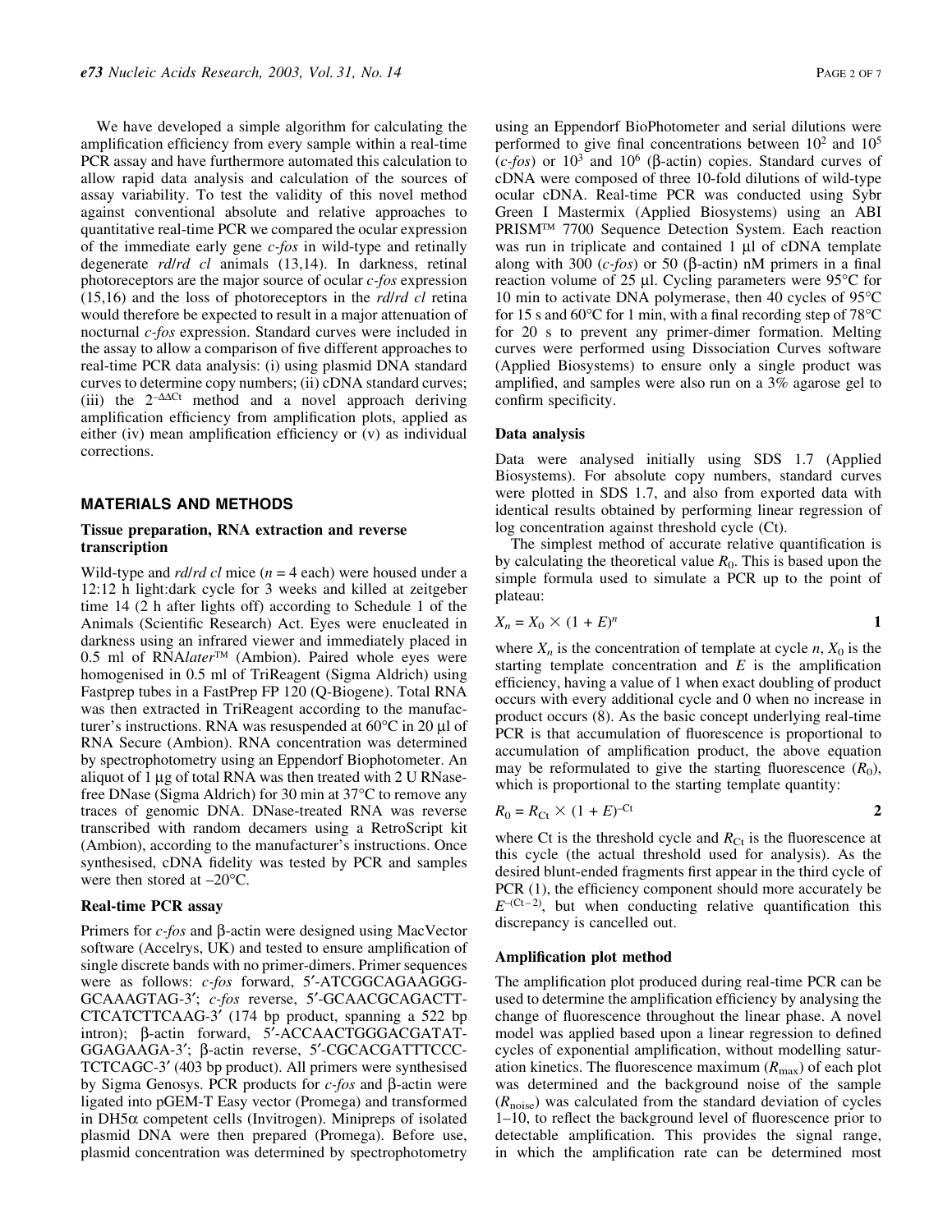accurately around the midpoint. The midpoint  $(M)$  of the transformed signal range can then be determined from:

$$
M = R_{\text{noise}} \times \sqrt{(R_{\text{max}}/R_{\text{noise}})}
$$

This is illustrated in Figure 1B. Using a 10-fold range around this midpoint, a minimum of three cycles within the linear phase will be utilised. This range may be extended, although an eventual decline in efficiency will occur due to the inclusion of cycles where the amplification rate is declining or influenced by background noise (see Fig. 1A). Using a linear regression to calculate the slope of log fluorescence around M yields a very good fit  $(R^2 > 0.99)$  and inaccuracies introduced by low signals and reaction saturation are limited. As shown in Figure 1A, the amplification efficiency is highest around this midpoint. Amplification efficiency can then be calculated from the slope:

$$
Efficiency = 10^{(1/slope)} - 1
$$

Figure 1B illustrates an amplification plot for  $\beta$ -actin analysed using this method, with the midpoint and selected cycles indicated.

## Data handling

Data handling was simplified by automating all calculations in an Excel workbook (Microsoft), entitled Data Analysis for Real-Time PCR (DART-PCR). This workbook enables the rapid calculation of threshold cycles, amplification efficiency and resulting  $R_0$  values (along with the associated error) from raw data exported from SDS 1.7. Differences in amplification efficiency are assessed using one-way analysis of variance (ANOVA), based upon the null hypotheses: (i) that amplification efficiency is comparable within sample groups (outlier detection); (ii) that amplification efficiency is comparable between sample groups (amplification equivalence).

Differences between normalised wild-type and rd/rd cl c-fos expression were assessed using a two-tailed Student's t-test assuming unequal variance.

## RESULTS

#### Absolute quantification

Absolute quantification was conducted using copy numbers derived from plasmid standards. The term `absolute' is perhaps misleading as the copy numbers derived are relative to the standard used.

 $\beta$ -Actin levels in wild-type and *rd/rd cl* eyes were determined to be highly comparable, with around 409 186 copies in wild-type and 421 917 copies in rd/rd cl. The comparable levels of  $\beta$ -actin expression given equivalent RNA loading demonstrate that this gene is a suitable internal control for normalising RNA loading in this experimental context (17,18).

As expected, in comparison to wild-type mice, rd/rd cl animals demonstrate a much lower expression of c-fos in ocular tissues. The expression of ocular  $c$ -fos was determined as 19 646 copies in wild-type, compared with 4256 copies in *rd/rd cl.* When *c*-fos expression was normalised to  $\beta$ -actin, this resulted in a significant decrease of 4.78-fold ( $P < 0.001$ ), as illustrated in Figure 2A.



Figure 1. Determination of amplification efficiency from the linear phase of real-time PCR data. (A) Illustration of decline in amplification efficiency throughout a sample PCR reaction. Efficiency is plotted as rate of change in fluorescence on a cycle-to-cycle basis  $[(R_{\text{Ct}}/R_{\text{Ct}}-1)-1]$ . The cycle at which fluorescence equals  $M$  is indicated by a solid black line. Filled symbols represent a 10-fold range around this midpoint. (B) Illustration of the same sample data plotted as fluorescence on a logarithmic scale against cycle number. The midpoint of the detectable linear phase is shown as a broken black line. Filled symbols again represent the range around the midpoint used to calculate amplification efficiency.

The intra-assay variability was calculated from reaction triplicates as 4.2 and 17.5% for  $c$ -fos (wild-type and *rd/rd cl*) and 4.3 and 2.3% for  $\beta$ -actin (wild-type and *rd/rd cl*). This compares favourably with previous calculations of real-time variability, of 14.2% for Sybr Green and 24.0% for TaqMan<sup>™</sup> (19), and furthermore suggests that intra-assay variability may be both primer and template dependent. Higher intra-assay variability for *c-fos* in *rd*/rd *cl* may be an effect of lower starting template concentration. Both plasmid and cDNA standard curves demonstrated higher variability at lower concentrations (data not shown).

#### Relative quantification

To compare the accuracy of efficiency-corrected relative quantification, amplification efficiency was derived from cDNA standard curves (see Table 2). Using equation 2,  $R_0$ was calculated for  $c$ -fos expression normalised to  $\beta$ -actin. The result showed a significant decrease ( $P < 0.001$ ), with a 4.60-fold lower expression of c-fos in rd/rd cl compared to wild-type eyes.

The same data was also analysed using the  $2-\Delta\Delta$ Ct method, again resulting in a significant decrease in ocular  $c$ -fos in rd/rd  $cl$  animals ( $P < 0.001$ ). In this case, the fold decrease was determined as 5.80. The overestimation of the difference in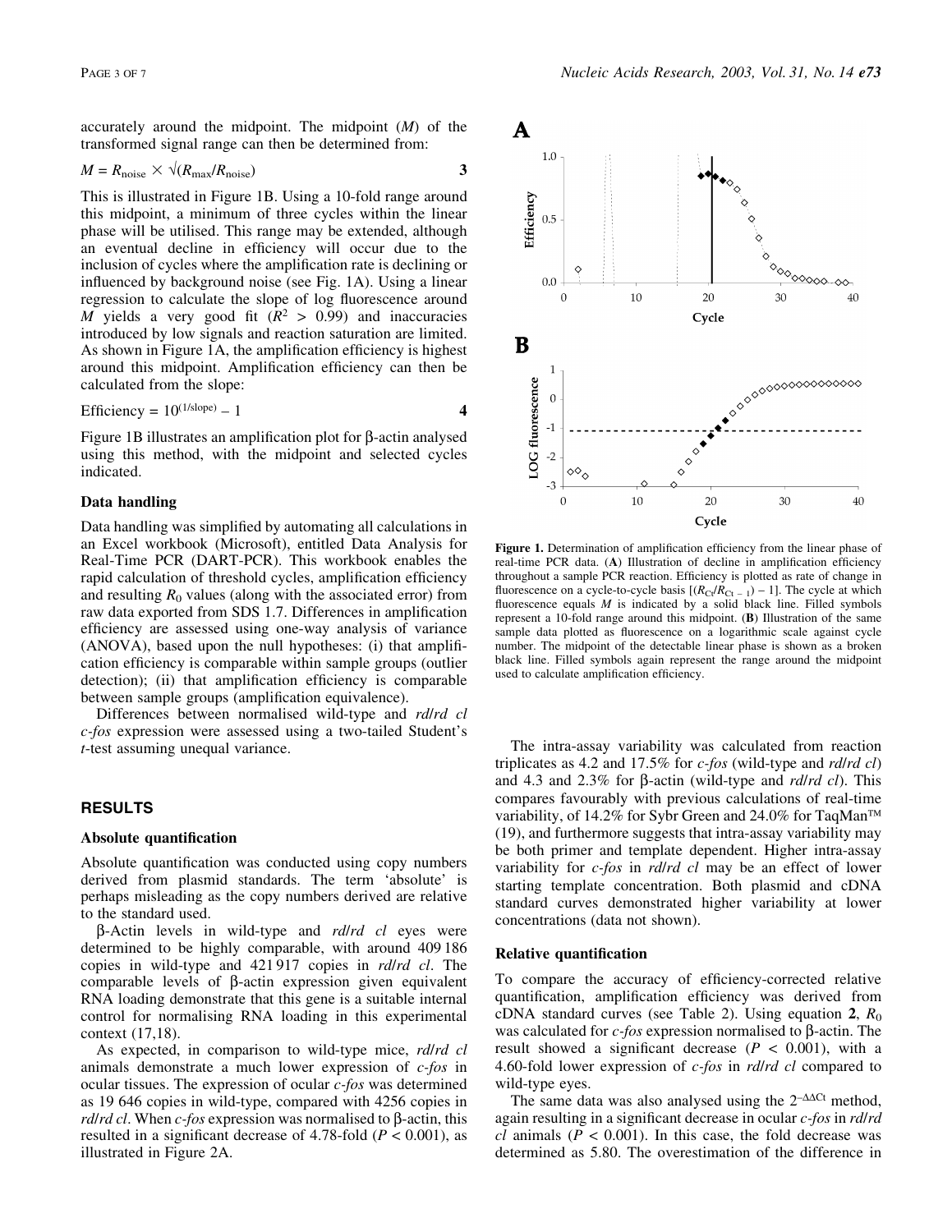

Figure 2. Comparison of absolute and relative approaches to quantifying expression of c-fos in the eyes of wild-type and retinally degenerate (rd/rd  $cl$ ) mice. (A) Absolute quantification, plotted as copies of  $c$ -fos normalised to copies of b-actin as determined from plasmid standard curves. (B) Relative quantitation expressed as c-fos  $R_0$  normalised to  $\beta$ -actin  $R_0$ . Mean efficiency was derived from amplification plots without the use of a standard curve.

expression is produced by the assumption of an ideal amplification efficiency of 1.

## Amplification plot method

Using the slope of real-time PCR amplification plots as described, the mean amplification efficiency was determined as 0.846 for *c-fos* and 0.874 for  $\beta$ -actin. When the mean amplification efficiency was used with equation 2 to calculate relative expression, the reduction in c-fos expression in the *rd/rd cl* eye was determined as 4.79 ( $P < 0.001$ ). The results of data analysis are shown in Figure 2B and summarised in Table 1.

To test the effects of applying individual reaction corrections, relative quantification using the amplification efficiency of every individual sample was also conducted. Following these corrections a significant decrease in expression was still apparent, although this difference was determined as 3.55-fold  $(P < 0.05)$ .

There was no significant difference between the reaction efficiencies of wild-type (c-fos 0.839,  $\beta$ -actin 0.872) and *rd/rd* cl (c-fos 0.852,  $\beta$ -actin 0.876) samples as tested by ANOVA and no individual sample within any of the groups demonstrated a significantly different efficiency. Applying individual corrections appears unjustified based upon these findings and rather than improving accuracy, introduces systematic errors which exaggerate the difference in expression and increase the assay noise.

| <b>Table 1.</b> Relative quantification of c-fos expression in wild-type and <i>rd/rd</i> |
|-------------------------------------------------------------------------------------------|
| <i>cl</i> mice using five alternative approaches to data analysis                         |

| Method                  |           | Fold change | SD    |
|-------------------------|-----------|-------------|-------|
| Plasmid SC              | Wild-type | 1.000       | 0.092 |
|                         | rd/rd cl  | 0.209       | 0.028 |
| cDNA SC                 | Wild-type | 1.000       | 0.093 |
|                         | rd/rd cl  | 0.217       | 0.028 |
| $2 - \Delta \Delta C t$ | Wild-type | 1.000       | 0.105 |
|                         | rd/rd cl  | 0.173       | 0.025 |
| Amplification plot      | Wild-type | 1.000       | 0.085 |
|                         | rd/rd cl  | 0.209       | 0.026 |
| Individual correction   | Wild-type | 1.000       | 0.507 |
|                         | rd/rd cl  | 0.282       | 0.274 |

Most methods give comparable results, but differences do occur in the exact magnitude of the change and the associated variance. For copy numbers, fold change is determined from the expression ratio (copies of c-fos/copies of  $\beta$ -actin) relative to the wild-type. For other approaches, fold changes are determined from the mean normalised expression  $(R_0 \ c\text{-}fos/R_0 \ \beta\text{-actin})$ relative to the mean normalised wild-type expression. Fold decrease equals the reciprocal of the fold change. Relative standard deviation is obtained similarly by expressing the standard deviation of the normalised expression relative to the mean normalised wild-type expression.

Table 2. PCR efficiency derived from various approaches to data analysis

| Method                  | $c$ -fos efficiency   | β-actin efficiency    |  |
|-------------------------|-----------------------|-----------------------|--|
| Absolute                | 0.853                 | 0.819                 |  |
| cDNA standard curve     | 0.824                 | 0.845                 |  |
| $2 - \Delta \Delta C t$ | 1.000                 | 1.000                 |  |
| Amplification plot      | $0.846 \ (\pm 0.036)$ | $0.874 \ (\pm 0.023)$ |  |
| Individual correction   | $0.781 - 0.885$       | $0.839 - 0.905$       |  |

A value of 0 corresponds to no amplification, whereas 1 indicates a perfect doubling of product with every cycle. Efficiency was calculated from plasmid and cDNA standard curves using a modified version of equation 4, where  $E = 10^{(-1/\text{slope})} - 1$  and from amplification plots using equations 3 and 4 (see text for details). The standard deviation associated with this efficiency is noted where calculated. Discrepancies between the efficiency values for  $c$ -fos and  $\beta$ -actin may be due to errors in efficiency calculation or standard curve construction or may represent differences in efficiency between the templates used.

## Validation of the amplification plot method on known concentrations

To test the accuracy of the amplification plot method on samples of known concentration, data from standard curves were also analysed. Table 3 shows data from  $\beta$ -actin standard curves analysed using  $R_0$  values and shows a very close approximation to the actual dilutions used in the standard curves ( $r^2 > 0.998$ ). These calculated dilutions are not exact, even when using the efficiency derived from the standard curve, indicating that errors must be apparent in the standard curve construction.

Given extremely precise pipetting a 1% relative error may be expected (Gilson), and following a 10-fold dilution this translates to an error of up to  $1\%$  in efficiency. Pipetting errors directly affect the calculated amplification efficiency, and cumulative error, particularly given imprecise pipetting or poorly calibrated pipettes, can therefore result in considerable effects on the accuracy of the amplification efficiency calculated from standard curves.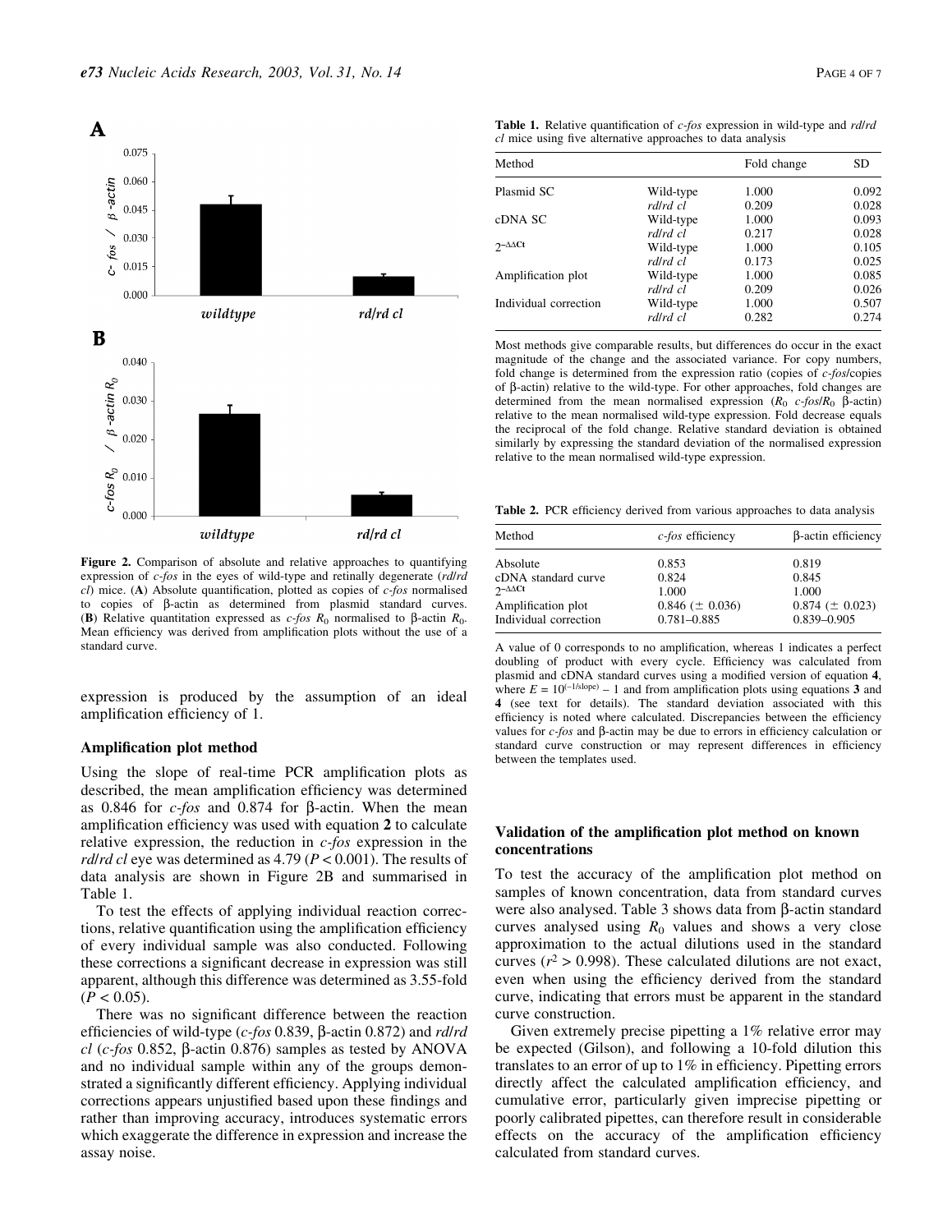Table 3. Relative quantitation of known concentrations of B-actin plasmid and cDNA

| Sample                 | Dilution         | $R_{0}$                 | Calculated dilution |
|------------------------|------------------|-------------------------|---------------------|
| $\beta$ -Actin plasmid | 1 000 000 copies | $4.063 \times 10^{-7}$  | 1.000               |
|                        | 100 000 copies   | $4.386 \times 10^{-8}$  | 0.108               |
|                        | $10000$ copies   | $3.299 \times 10^{-9}$  | 0.008               |
|                        | 1000 copies      | $2.620 \times 10^{-10}$ | 0.001               |
| $\beta$ -Actin cDNA    |                  | $8.805 \times 10^{-8}$  | 1.000               |
|                        | 0.1              | $9.200 \times 10^{-9}$  | 0.104               |
|                        | 0.01             | $8.618 \times 10^{-10}$ | 0.010               |
|                        |                  |                         |                     |

Dilutions are calculated from the  $R_0$  of each dilution as a fraction of the  $R_0$ of the undiluted sample.

Based upon this data, an approximate fluorescence per copy can be calculated as  $\sim$ 4.06  $\times$  10<sup>-13</sup> for  $\beta$ -actin (based on 1  $\times$  $10<sup>6</sup>$  copies to minimise dilution errors), which corrected for amplicon size results in  $\sim$ 1.01  $\times$  10<sup>-13</sup> per 100 bp of product. Fluorescence per copy may be expected to be proportional to product size with a double-stranded DNA-binding dye such as Sybr Green I. In this study, we calculated the fluorescence per copy for c-fos as  $2.03 \times 10^{-13}$ , which corresponds to  $1.17 \times$  $10^{-13}$  per 100 bp.

## **DISCUSSION**

The nocturnal expression of the immediate early gene  $c$ -fos within the murine eye was found to be significantly lower in *rd/rd cl* animals in comparison to wild-type. Given the loss of rod and cone photoreceptors in this model, this supports previous reports that the source of nocturnal c-fos expression in the rodent eye is the photoreceptor layer (15,16).

These data demonstrate that absolute (copy number) and relative (fold change) approaches to real-time PCR produce very similar results, as summarised in Table 1. All of the five methods applied to data analysis demonstrate that  $c$ -fos expression is significantly reduced in the *rd/rd cl* eye in comparison to the wild-type. The magnitude of this change and associated variance are extremely comparable between plasmid DNA standard curves, cDNA standard curves and the mean efficiency amplification plot methods. The  $2-\Delta\Delta$ Ct method provides a good approximation, although the assumption of an amplification efficiency of 1 exaggerates the difference. The least comparable method of data analysis is applying individual sample corrections, as this introduces considerable systematic errors in data analysis, as discussed below. As can be seen from Table 2, the only practical difference between these approaches is the way in which amplification efficiency is calculated and how this correction is subsequently applied.

Standard curve methods have become widely used for the purpose of calibrating real-time PCR reactions against known concentrations of nucleic acids. Whilst standard preparations such as amplicon, plasmid, oligonucleotide or synthesised RNA provide a readily available source for standard curve construction, use of these purified standards is dependent upon the assumption that the amplification efficiency of standard and cDNA samples is identical. Whilst this may be true, it is rarely tested and samples of cDNA may in fact possess secondary structure or contain PCR inhibitors remaining from the RNA extraction, DNase treatment or reverse transcription steps, all of which may subtly affect PCR efficiency  $(1,20)$ . By using cDNA to construct standard curves, differences between the amplification efficiency of standard and template may be circumvented (9). However, the range of a cDNA standard curve is limited by the expression level in the sample used (particularly for rare transcripts) and only represents that sample. The dilution steps involved in constructing standard curves raise additional problems. Lower starting template concentrations result in greater assay variability, making the higher dilutions of a standard curve less reliable. Furthermore, the concentration of nucleic acids present in the reaction may adversely affect amplification efficiency (12), necessitating the use of a carrier nucleic acid.

Copy numbers derived from standards are also prone to error, and in many cases may be meaningless. Cumulative errors introduced by spectrophotometry, calculations of molecular weight and pipetting errors result in copy numbers being an approximation rather than an absolute unit. Furthermore, the copy number in experimental samples may not be comparable due to differences in RNA concentration, RNA quality and reverse transcription rates, all of which may vary considerably and are difficult to control for (3). For example, a sample containing partially degraded RNA will return a lower copy number, whereas a sample undergoing efficient reverse transcription will contain a higher copy number.

In most biological applications, gene expression data are normalised to one or more internal controls to account for these differences (17,18). This results in an expression ratio of target gene to internal control. This process of normalisation is not what is meant by 'relative' quantification; it is when the normalised experimental samples are then calibrated to the normalised control samples that a relative expression value is derived (10). The relative expression is simply the ratio between normalised samples, and the result is the same whether the measurements used are copy numbers or theoretical values such as  $R_0$ . This is illustrated by calculating the  $R_0$  using the amplification efficiency derived from the plasmid DNA standard curves in this study. When calculated as relative expression, the fold change and data variance observed are mathematically identical to those obtained with copy numbers.

Fluorescence must be proportional to DNA content for realtime PCR techniques to be valid  $(3)$ . This is confirmed by the calculation of  $R_0$  per molecule (when normalised to amplicon size), which suggests a value for both  $c$ -fos and  $\beta$ -actin of around  $1 \times 10^{-13}$  per 100 bp of amplicon. This also suggests that increasing amplicon size may be a simple means of increasing assay sensitivity when using double-stranded DNA binding dyes such as Sybr green 1.

As the determination of amplification efficiency critically underpins accurate real-time PCR, a means of monitoring amplification efficiency of all samples is desirable. Whilst the exact magnitude of a difference in expression may not be essential, ensuring that all samples exhibit comparable amplification efficiency certainly is (3). The use of raw data to determine amplification efficiency provides a powerful means of determining PCR efficiency in every single reaction.

The novel method we present here allows an automated calculation of amplification efficiency for every sample in a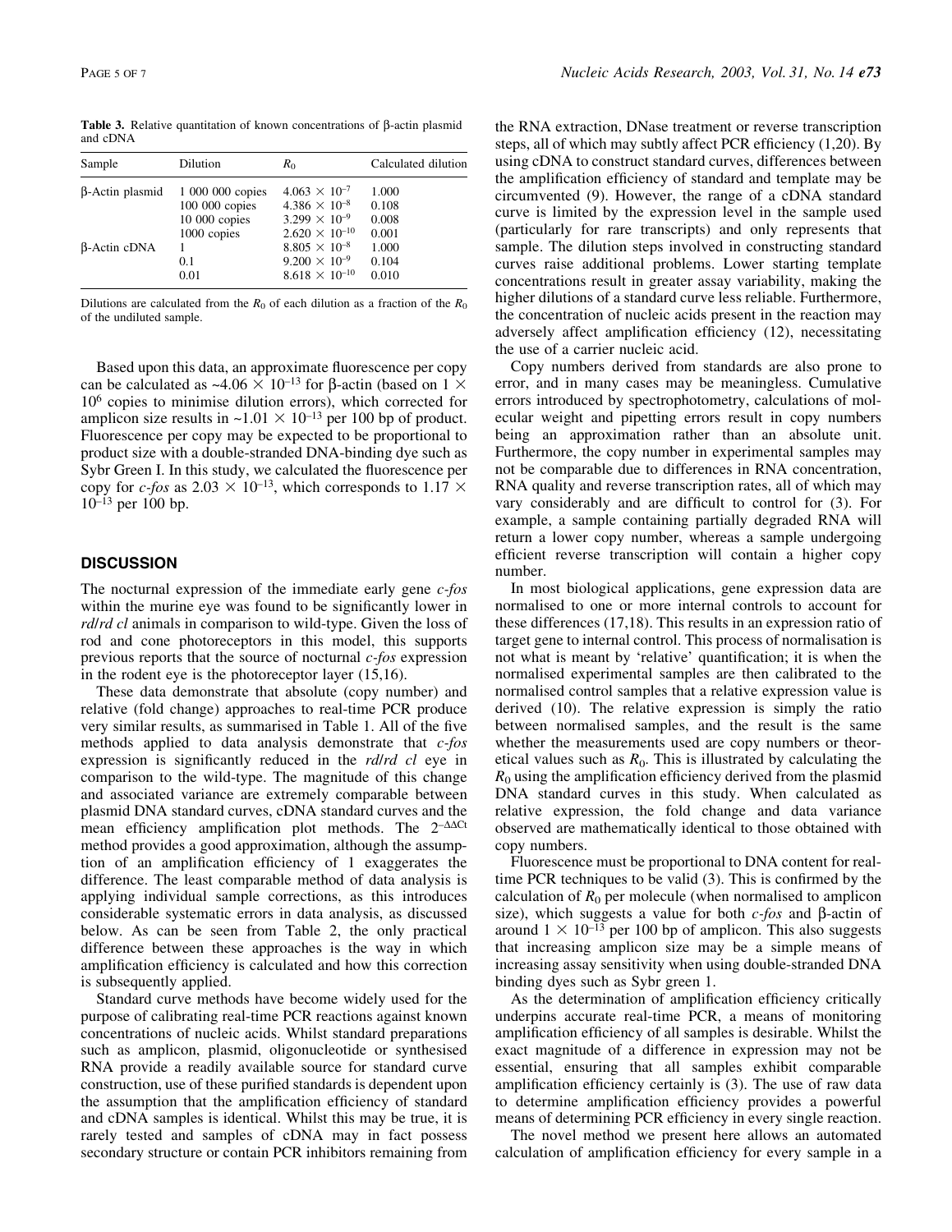real-time PCR assay, which we have found to be remarkably robust. We have found that using the mean efficiency provides a good representation of the amplification kinetics, and the results derived from this approach compare favourably with those obtained via conventional standard curve approaches. A comparison of plasmid DNA standard curve and this novel approach is shown in Figure 2, illustrating that the final results are indistinguishable.

Individual sample efficiency corrections can be applied using this method and one may assume that would provide improved precision. However, applying individual corrections leads to the introduction of additional error (see Table 1). This apparently counter-intuitive result reflects the impact of amplification efficiency on final results. The number of cycles over which the amplification efficiency is near maximum (but free of background noise) is surprisingly limited and there may only be a small number of available data points above the detection threshold before the amplification rate starts to decline (see Fig. 1A). As such, determination of amplification efficiency is limited by errors in measurement.

Several previous methods have suggested the use of individual corrections (11,21), and whilst this would seem the obvious approach, it is in fact impractical due to the likelihood of introducing considerable systematic errors, as demonstrated herein. These errors are due to the relationship between amplification efficiency  $(E)$  and  $R_0$ , as described in equation 2. Any correction based upon  $E$  is capable of having dramatic effects on the resulting  $R_0$  value due to the exponential magnification of this value. Therefore, if different  $E$  values are used for each sample, any error in the measured  $E$ will be exponentially magnified, and even very small errors in  $E$  will result in a considerable effect on  $R_0$ .

This is simply illustrated by comparing three hypothetical samples, A–C, each with a Ct of 26.15 at a threshold  $(R<sub>Ch</sub>)$  of 0.06, but with differing amplification efficiencies. If  $E = 0.85$ for Sample A, 0.84 for Sample B and 0.80 for Sample C, the  $R_0$ values would therefore be  $6.19 \times 10^{-9}$ ,  $7.13 \times 10^{-9}$  and 1.27  $\times$  10<sup>-8</sup>, respectively. Relative to Sample A, expression in Sample B is therefore 15% higher, whereas Sample C is 105% higher. As can be seen from this example, even a difference in amplification efficiency of  $0.01$  can have a significant influence on the  $R_0$  value, and a difference of just 0.05 yields a wholly different interpretation of the data.

All measurements of amplification rate are estimates, and the most reliable estimates are based upon repeated measurements. As such, when using amplification efficiencies derived from individual sample kinetics the mean amplification efficiency provides a more accurate measure of efficiency than individual corrections, which if even slightly inaccurate may distort results rather than providing increased precision. We have found this to be the case in all data sets examined, with significantly increased data variance following application of individual corrections.

As such, one must assume that amplification efficiency is comparable unless there is sufficient evidence to suggest otherwise. By using the mean efficiency, and incorporating tests for outlier detection within groups and for differences between groups, we can be certain that samples exhibit comparable kinetics and corrections are only applied when sufficient statistical evidence exists to justify them.

Finally, measures of intra-assay variability are easily calculated (for efficiency and  $R_0$ ) using replicate reactions, and this provides a measure of the inherent experimental error, to which the operator may contribute significantly (4). The calculation of intra-assay variability should be based upon copy numbers or  $R_0$  and not upon Ct values, as the latter are logarithmic units and as such result in a misleading representation of reproducibility (19).

# CONCLUSIONS

This study supports the hypothesis that nocturnal expression of ocular c-fos originates from the photoreceptor layer. In addition, we illustrate that absolute and relative approaches to real-time PCR data analysis provide very comparable end results and that the key difference between these approaches are produced by the amplification efficiency applied. Whilst standard curves are widely used for calculating amplification efficiency, they are based upon the assumption that the amplification efficiencies of the diluted standard and unknown samples are identical. Furthermore, the copy numbers often produced may actually give a misleading interpretation.

Given that every amplification plot contains information regarding the amplification kinetics of the sample, it is instead possible to use this data to determine the amplification efficiency. By calculating the amplification efficiency for every sample, it is then a simple matter to test for outliers and to ensure that sample and control populations exhibit similar kinetics. Due to the potential for introducing considerable systematic errors, amplification efficiency must be assumed to be comparable unless evidence exists to suggest otherwise. We have automated all the necessary calculations and statistical tests to allow a simple and effective means of analysing real-time PCR data, enabling the assay to be conducted rapidly based upon the kinetics of experimental samples, rather than additional artificial standards.

#### SUPPLEMENTARY MATERIAL

Supplementary Material is available at NAR Online.

## ACKNOWLEDGEMENTS

This work was partly funded by research grants from the UK Biotechnology and Biological Sciences Research Council and private funding. Thanks to Dr Robert Lucas for useful discussions and to all the staff in the Advanced Biotechnology Centre at Charing Cross Hospital.

#### **REFERENCES**

- 1. Sambrook,J. and Russell,D.W. (2001) Molecular Cloning: A Laboratory Manual, 3rd Edn. Cold Spring Harbor Laboratory Press, Cold Spring Harbor, NY.
- 2. Bustin, S.A. (2000) Absolute quantification of mRNA using real-time reverse transcription polymerase chain reaction assays. J. Mol. Endocrinol., 25, 169-193.
- 3. Freeman,W.M, Walker,S.J. and Vrana,K.E. (1999) Quantitative RT-PCR: pitfalls and potential. Biotechniques, 26, 112-125.
- 4. Bustin, S.A. (2002) Quantification of mRNA using real-time reverse transcription PCR (RT-PCR): trends and problems. J. Mol. Endocrinol.,  $29.23-39.$